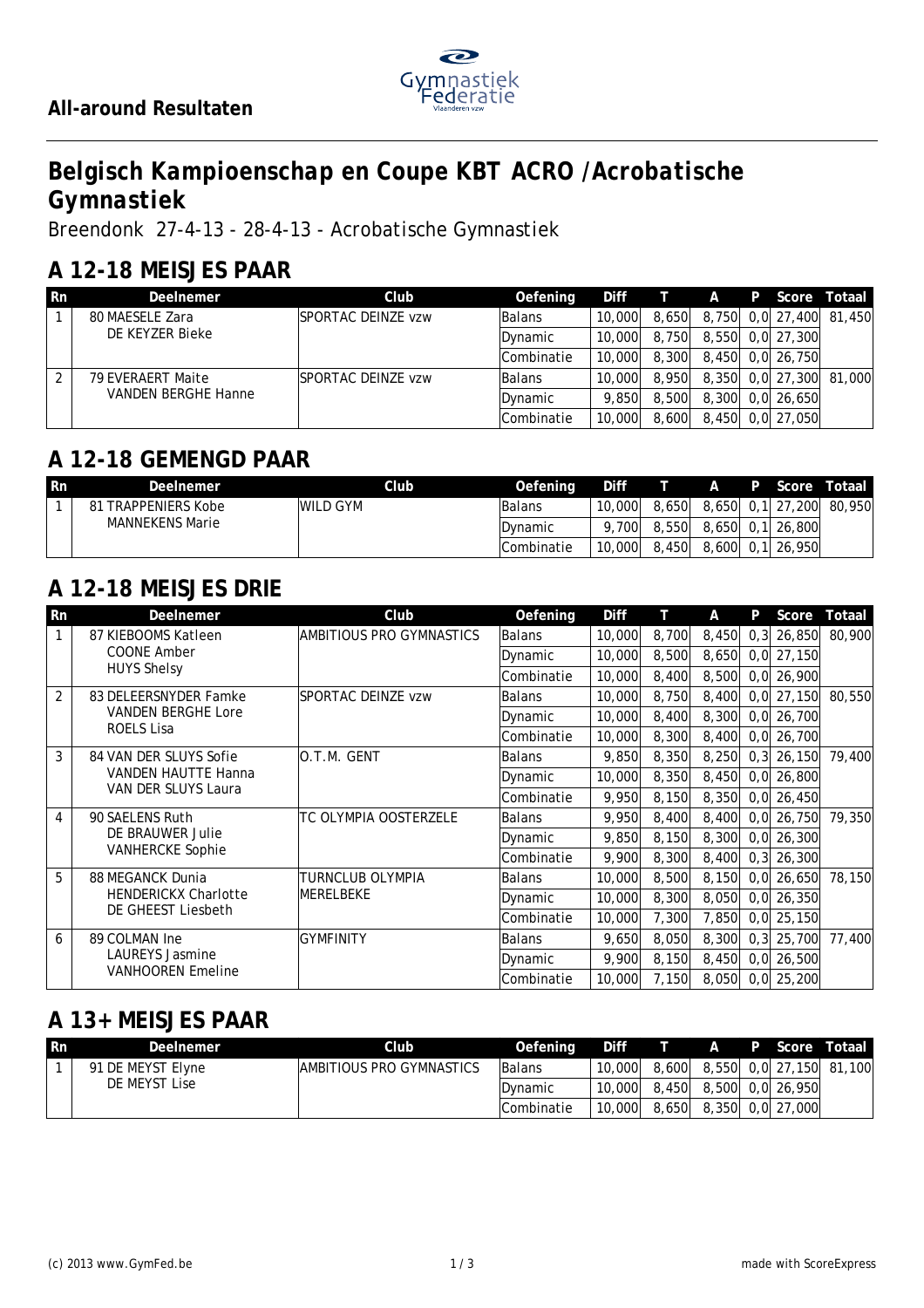

### **A 13+ GEMENGD PAAR**

| l Rn | Deelnemer            | Club                      | Oefening      | Diff   |       | A | P Score          | Totaal                  |
|------|----------------------|---------------------------|---------------|--------|-------|---|------------------|-------------------------|
|      | 94 CASSAMAJOR Solano | IAMBITIOUS PRO GYMNASTICS | <b>Balans</b> | 10.000 | 9.200 |   |                  | 9,250 0,0 28,450 85,050 |
|      | VASTAVEL Yana        |                           | Dynamic       | 10,000 | 9.250 |   | 9.200 0.0 28.450 |                         |
|      |                      |                           | Combinatie    | 10,000 | 9.150 |   | 9,000 0.0 28,150 |                         |
|      | 93 DEGERICKX Robin   | ITK WERCHTER              | <b>Balans</b> | 10.000 | 8,000 |   | 8,050 0,0 26,050 | 79.100                  |
|      | <b>HANSSENS Emma</b> |                           | Dynamic       | 10,000 | 8.700 |   | 8.400 0.0 27.100 |                         |
|      |                      |                           | Combinatie    | 10,000 | 8,250 |   | 8,000 0,3 25,950 |                         |

## **A 13+ MEISJES DRIE**

| Rn | Deelnemer                 | Club                       | Oefening      | Diff   |       | A     | P | Score          | Totaal |
|----|---------------------------|----------------------------|---------------|--------|-------|-------|---|----------------|--------|
|    | 99 MAES Yana              | IAMBITIOUS PRO GYMNASTICS  | Balans        | 9.980  | 8,600 | 8,500 |   | $0,0$ 27,080   | 80,480 |
|    | <b>KERREMANS Alison</b>   |                            | Dynamic       | 10,000 | 8,350 | 8,350 |   | $0,0$ 26,700   |        |
|    | VAN ES Natascha           |                            | lCombinatie   | 10,000 | 8,300 | 8,400 |   | $0.0$ 26.700   |        |
| 2  | 100 VAN TORHAUT Laura     | <b>ISPORTAC DEINZE vzw</b> | <b>Balans</b> | 9.970  | 8,550 | 8,550 |   | $0,0$ 27,070   | 79,470 |
|    | <b>SAELENS Amber</b>      |                            | Dynamic       | 10,000 | 8,600 | 8,500 |   | $0,0$ 27,100   |        |
|    | <b>MERTENS Silke</b>      |                            | lCombinatie   | 10,000 | 8,200 | 8,400 |   | $1,3$ 25,300   |        |
| 3  | 98 SERTONS Yaël           | IO.T.M. GENT               | <b>Balans</b> | 9.840  | 8,450 | 8,400 |   | $0.0$ 26.690   | 79,190 |
|    | <b>GYSELS Marthe</b>      |                            | Dynamic       | 9,780  | 7,850 | 8,300 |   | $0,0$ 25,930   |        |
|    | <b>NEVEJANS Lore</b>      |                            | Combinatie    | 9.920  | 8,100 | 8,550 |   | $0,0$ 26,570   |        |
| 4  | 95 DE NEVE Febe           | ITC PEGASUS DRONGEN-R&V    | <b>Balans</b> | 9.950  | 8.050 | 7.900 |   | $0.0$   25.900 | 76.640 |
|    | DE NEVE Rune              | IEVERGEM                   | Dynamic       | 9,740  | 7,350 | 7,700 |   | $0,2$ 24,590   |        |
|    | <b>WILLEMS Laura</b>      |                            | Combinatie    | 10,000 | 8,050 | 8,100 |   | $0,0$ 26,150   |        |
| 5  | 101 VAN DE WEGHE Femke    | IO.T.M. GENT               | Balans        | 9.880  | 8,500 | 8,200 |   | $0,0$ 26,580   | 52,810 |
|    | <b>VANHAEREN Jozefien</b> |                            | Dynamic       | 9,880  | 8,050 | 8,300 |   | $0,0$ 26,230   |        |
|    | <b>POPPE Lieselotte</b>   |                            | lCombinatie   |        | --    |       |   |                |        |

#### **A SENIORES MEISJES PAAR**

| <b>Rn</b>     | Deelnemer            | Club                             | Oefening      | Diff   |       | A |                  | P Score Totaal          |
|---------------|----------------------|----------------------------------|---------------|--------|-------|---|------------------|-------------------------|
|               | 102 SNEL Nikki       | Sportac - Gymfinity              | <b>Balans</b> | 10,495 | 9.250 |   |                  | 9,450 0,0 29,195 87,180 |
|               | DE SMEDT Eline       |                                  | Dynamic       | 10,450 | 9.300 |   | 9,400 0,0 29,150 |                         |
|               |                      |                                  | Combinatie    | 10,285 | 9,300 |   | 9.250 0.0 28.835 |                         |
| $\mathcal{P}$ | 103 PHILPOTT Laurie  | <b>IAMBITIOUS PRO GYMNASTICS</b> | <b>Balans</b> | 9.980  | 8.250 |   | 8,350 0,0 26,580 | 80.020                  |
|               | UYTTERHOEVEN Marieke |                                  | Dynamic       | 9,880  | 8,550 |   | 8,500 0,0 26,930 |                         |
|               |                      |                                  | Combinatie    | 9.810  | 8,500 |   | 8,200 0,0 26,510 |                         |

### **A SENIORES GEMENGD PAAR**

| <b>Rn</b> | Deelnemer                   | Clubl                      | Oefening        | <b>Diff</b> |       | $\mathsf{A}$ | P Score          | Totaal                  |
|-----------|-----------------------------|----------------------------|-----------------|-------------|-------|--------------|------------------|-------------------------|
|           | 104 DE PRYCK Laure          | <b>ISPORTAC DEINZE vzw</b> | <b>IBalans</b>  | 10.930      | 8.050 |              |                  | 9,000 1,2 26,780 82,415 |
|           | <b>VLEESHOUWERS Nicolas</b> |                            | <b>IDvnamic</b> | 10.765      | 9,000 |              | 9,450 0,0 29,215 |                         |
|           |                             |                            | lCombinatie     | 10,120      | 8.350 |              | 8,850 0,9 26,420 |                         |

## **A SENIORES MEISJES DRIE**

| <b>Rn</b>      | Deelnemer                            | Club                      | Oefening      | Diff    | معاريب | $\mathsf{A}$ |                    | P Score Totaall         |
|----------------|--------------------------------------|---------------------------|---------------|---------|--------|--------------|--------------------|-------------------------|
|                | 108 SCHOLLIER Lara                   | ISPORTAC DEINZE vzw       | Balans        | 10,750  | 9,300  |              |                    | 9,400 0,3 29,150 87,290 |
|                | VAN BETSBRUGGE Camille               |                           | Dynamic       | 10.465  | 9.250  |              | 9,350 0,0 29,065   |                         |
|                | VAN OVERBERGHE Sanne                 |                           | Combinatie    | 10.525  | 9.350  |              | 9,200 0,0 29,075   |                         |
| $\overline{2}$ | 105 MAES Laure                       | APG - Wild Gym - Zeestern | <b>Balans</b> | 10.570  | 9.250  |              |                    | 9,550 0,3 29,070 86,070 |
|                | VAN GELDER Julie<br>VAN SCHOOR Ineke | Ilmmaculata               | Dynamic       | 10.165  | 9.050  | 9,450        | 0.0128.665         |                         |
|                |                                      |                           | Combinatie    | 10, 135 | 9,000  |              | $9,200$ 0,0 28,335 |                         |